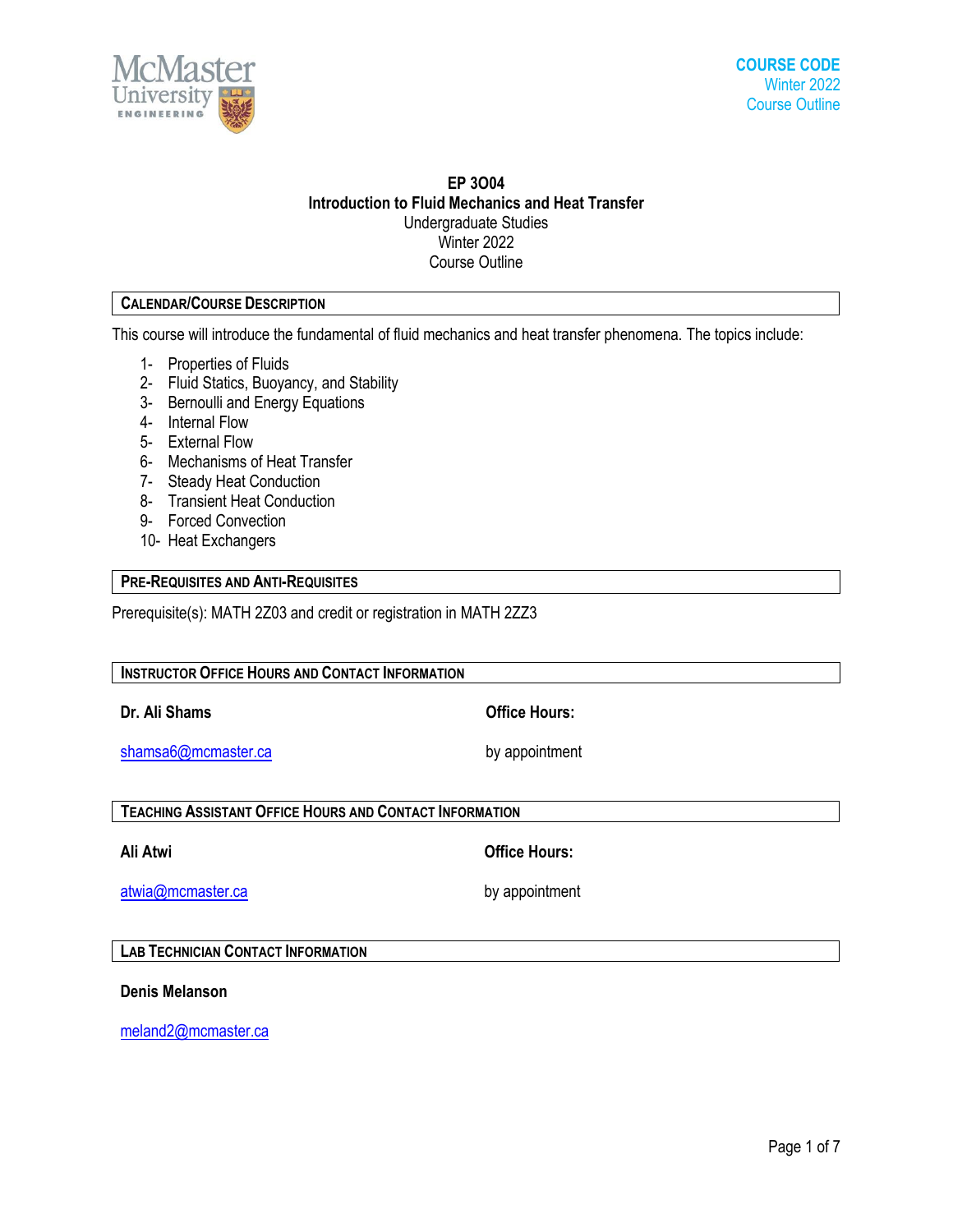

## **COURSE WEBSITE/ALTERNATE METHODS OF COMMUNICATION**

The primary method of communication will be:

- 1- Avenue To Learn (ATL, [http://avenue.mcmaster.ca/\)](http://avenue.mcmaster.ca/) news postings for announcements (make sure to set your ATL email settings so it emails these to you.)
- 2- Email for individual messages.

### **COURSE INTENDED LEARNING OUTCOMES**

By the end of this course, students should be able to understand and solve the problems involving:

- Fluid properties and fluid static calculations;
- Basic conservation equations of continuity, energy, and momentum for internal and external flows;
- Laminar and turbulent fluid flows, pressure drop in a pipe or/and duct, and pipe network analysis using modified Bernoulli's equation;
- Fluid machinery and measuring devices
- The general conduction, convection, and radiation heat transfer;
- Steady and transient conduction, forced convection, and mixed conduction-convection heat transfer; and
- Heat exchangers and calculation methodology.

#### **MATERIALS AND FEES**

### **Required Texts:**

"Fundamental of Thermal-Fluid Sciences" by Cengel, Cimbala, and Turner,  $4<sup>th</sup>$  edition or newer – (note this is the same textbook that was used in EP 2NE3)

This textbook is MANDATORY and required for all assignments and the final test.

### **Recommended Additional Texts:**

Course notes/slides provided by the instructor.

### **Calculator:**

Only the McMaster Standard Calculator will be permitted in tests and examinations. This is available at the Campus Store.

### **Computer:**

Students should have a laptop or Desktop capable of running fluid flow simulation software (i.e. ANSYS FLUENT) and MS Office package.

### **Software:**

MS Word (2007 or newer) ZOOM (current version) ANSYS (current student version – the details will be discussed in the first week of the semester)

### **COURSE FORMAT AND EXPECTATIONS**

The course is organized as follows:

3 lectures per week: Tuesday, Wednesday, and Friday, 12:30 pm – 1:20 pm.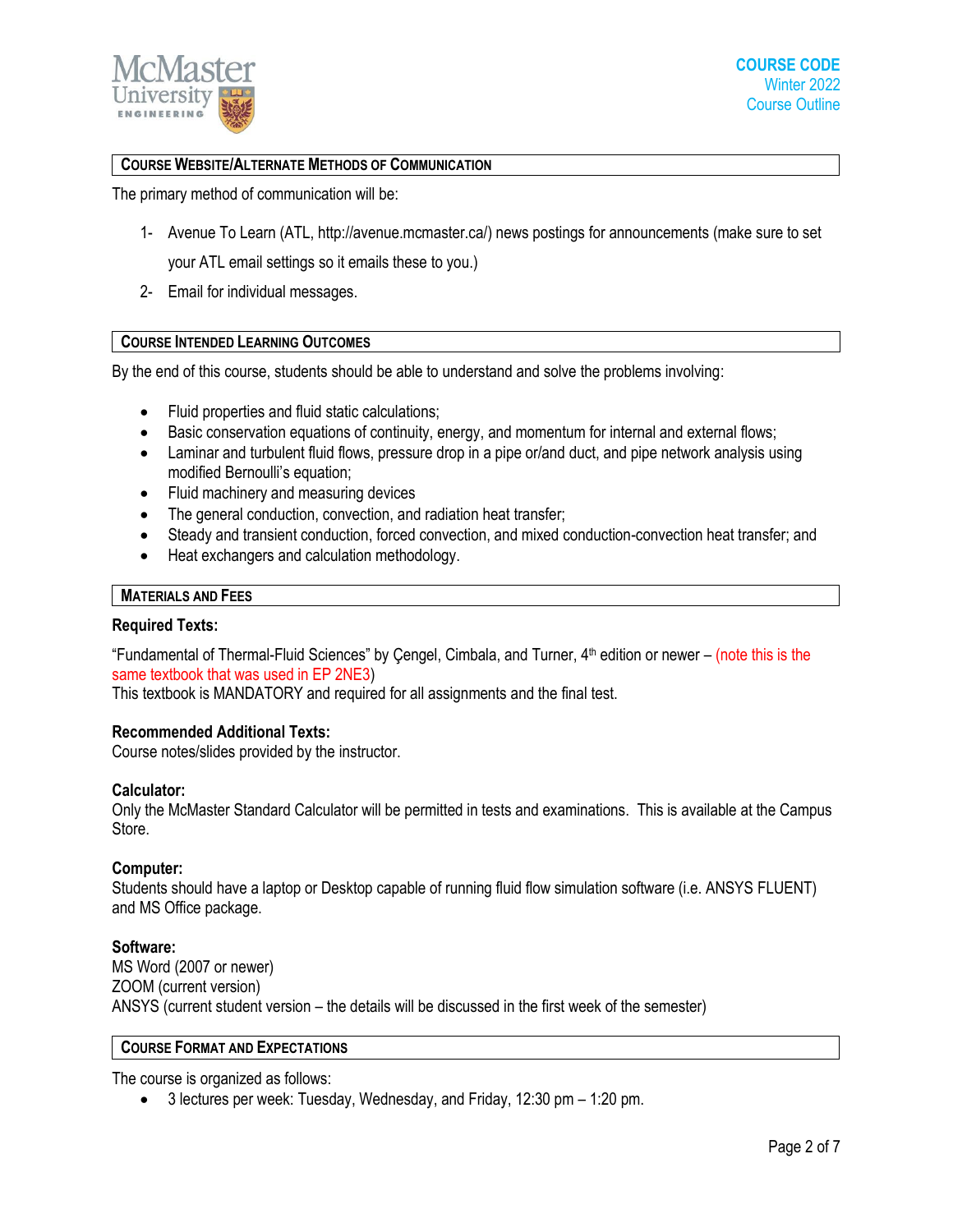

- 1 tutorial per week: Thursday, 8:30 am 9:20 am. The assignment problems are solved and discussed within the tutorial time slot by the TA.
- 1 lab session every other week during the lab period. The lab session starts from the 2<sup>nd</sup> week of the semester.

Due to pandemic-related University-wide changes, the first week of classes (3 lectures and 1 tutorial) will be held remotely on Zoom. In-person instruction is anticipated to begin on Monday, January 17<sup>th</sup> 2022.

# **COURSE SCHEDULE**

| <b>Week</b> | <b>Topic</b>                                                                                                                                                                                                                                                                                                                                                                                     | <b>Readings</b>                                        |
|-------------|--------------------------------------------------------------------------------------------------------------------------------------------------------------------------------------------------------------------------------------------------------------------------------------------------------------------------------------------------------------------------------------------------|--------------------------------------------------------|
| Week 1      | No-Slip<br>$\overline{\phantom{a}}$<br><b>Flow Classification</b><br>$\overline{\phantom{a}}$<br>Vapor Pressure and Cavitation<br>$\overline{\phantom{a}}$<br>Viscosity, Surface Tension, and Capillary Effect<br>$\frac{1}{2}$<br>Fluid Statics, Buoyancy, and Stability<br>٠                                                                                                                   | Chapter 10 (10-1 to 10-5)<br>Chapter 11 (11-1 to 11-4) |
| Week 2      | The Bernoulli Equation<br>$\blacksquare$<br>The Energy Equation<br>$\overline{\phantom{0}}$                                                                                                                                                                                                                                                                                                      | Chapter 12 (12-1 to 12-2)                              |
| Week 3      | <b>Internal Flows</b><br><b>Laminar and Turbulent Flows</b><br>$\overline{\phantom{a}}$<br>The Entrance Region<br>$\overline{\phantom{a}}$<br>Laminar Flows in Pipe<br>$\overline{\phantom{a}}$                                                                                                                                                                                                  | Chapter 14 (14-1 to 14-4)                              |
| Week 4      | Turbulent Flows in Pipes<br>$\blacksquare$<br>Major and Minor Losses<br>$\blacksquare$<br>Piping Networks and Pump Selection                                                                                                                                                                                                                                                                     | Chapter 14 (14-5 to 14-7)                              |
| Week 5      | <b>External Flows</b><br>$\overline{\phantom{0}}$<br>Drag and Lift<br>$\overline{\phantom{a}}$<br>Friction and Pressure Drag, Flow Separation<br>$\frac{1}{2}$<br>Drag Coefficient of Common Geometries<br>$\overline{\phantom{a}}$<br>Parallel Flow Over a Plate<br>$\overline{\phantom{a}}$<br>Flow Over Cylinders and Spheres<br>$\overline{\phantom{a}}$<br>Lift<br>$\overline{\phantom{0}}$ | Chapter 15 (15-1 to 15-7)                              |
| Week 6      | Conduction<br>÷,<br>Convection<br>$\blacksquare$<br>Radiation<br>$\blacksquare$<br>Simultaneous Heat Transfer Mechanisms<br>$\overline{\phantom{a}}$<br>Steady Heat Conduction in Plane Walls<br>$\blacksquare$<br><b>Thermal Contact Resistance</b><br><b>Generalized Thermal Resistance Networks</b>                                                                                           | Chapter 16 (16-1 to 16-5)<br>Chapter 17 (17-1 - 17-3)  |
| Week 7      | <b>Midterm Recess</b>                                                                                                                                                                                                                                                                                                                                                                            | N/A                                                    |
| Week 8      | Heat Conduction in Cylinders and Spheres<br>$\overline{\phantom{a}}$<br><b>Critical Radius of Insulation</b><br><b>Heat Transfer from Finned Surface</b>                                                                                                                                                                                                                                         | Chapter 17 (17-4 to 17-6)                              |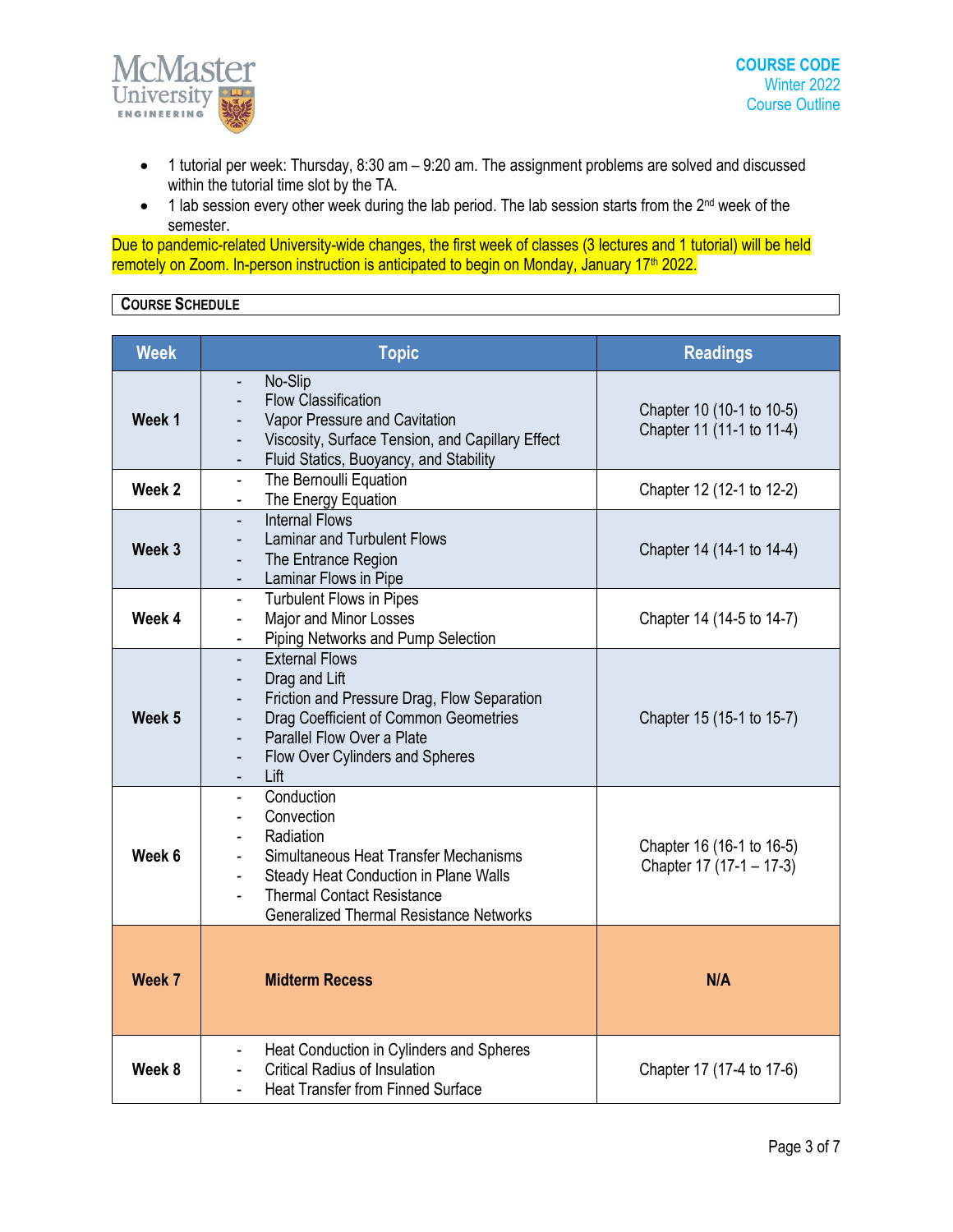

| Week 9  | <b>Lumped System Analysis</b><br><b>Transient Heat Conduction in Different Bodies</b><br><b>Transient Heat Conduction in Semi-Infinite Solids</b><br>$\blacksquare$<br><b>Transient Heat Conduction in Multidimensional</b><br><b>Systems</b> | Chapter 18 (18-1 to 18-4)  |
|---------|-----------------------------------------------------------------------------------------------------------------------------------------------------------------------------------------------------------------------------------------------|----------------------------|
| Week 10 | Physical Mechanisms of Convection<br>$\overline{\phantom{a}}$<br>Thermal Boundary Layer<br>$\overline{\phantom{a}}$<br><b>Parallel Flow Over Flat Plates</b><br>$\overline{\phantom{0}}$<br>Flow Across Cylinders and Spheres                 | Chapter 19 (19-1 to 19-4)  |
| Week 11 | General Considerations for Pipe Flow (Convection)<br>-<br><b>General Thermal Analysis</b><br>$\overline{\phantom{a}}$<br>Laminar and Turbulent Flows in Tubes (Convection)                                                                    | Chapter 19 (19-5 to 19-8)  |
| Week 12 | <b>Types of Heat Exchangers</b><br>-<br>The Overall Heat Transfer Coefficient<br>Analysis of Heat Exchangers<br>$\overline{\phantom{a}}$<br>The Log Mean Temperature Difference Method<br>The Effectiveness - NTU Method                      | Chapter 22 (22-1 to 22-5)  |
| Week 13 | Review and Problem Solving (Fluid Mechanics)                                                                                                                                                                                                  | Chapter 10, 11, 12, 14, 15 |
| Week 14 | Review and Problem Solving (Heat Transfer)                                                                                                                                                                                                    | Chapter 16, 17, 18, 19, 22 |

| <b>ASSESSMENT</b>               |                                     |
|---------------------------------|-------------------------------------|
| Component                       | Weight                              |
|                                 |                                     |
| <b>Experimental Lab Reports</b> | 30% (4 x 7% each + 2% kick-off lab) |
| Assignments                     | 40% (5% each)                       |
| Final Exam                      | 30%                                 |
| <b>Lecture Quizzes</b>          | <b>BONUS</b> (up to 5%)             |
| <b>CFD Project</b>              | <b>SPECIAL BONUS (up to 10%)</b>    |
| Total                           | 100%                                |

| <b>EQUITY, DIVERSITY, AND INCLUSION</b> |  |
|-----------------------------------------|--|
|                                         |  |

Every registered student belongs in this course. Diversity of backgrounds and experiences is expected and welcome. You can expect your Instructor to be respectful of this diversity in all aspects of the course, and the same is expected of you.

The Department of Engineering Physics is committed to creating an environment in which students of all genders, cultures, ethnicities, races, sexual orientations, abilities, and socioeconomic backgrounds have equal access to education and are welcomed and treated fairly. If you have any concerns regarding inclusion in our Department, in particular if you or one of your peers is experiencing harassment or discrimination, you are encouraged to contact the Chair, Associate Undergraduate Chair, Academic Advisor or to contact the **Equity and [Inclusion](https://equity.mcmaster.ca/) Office**.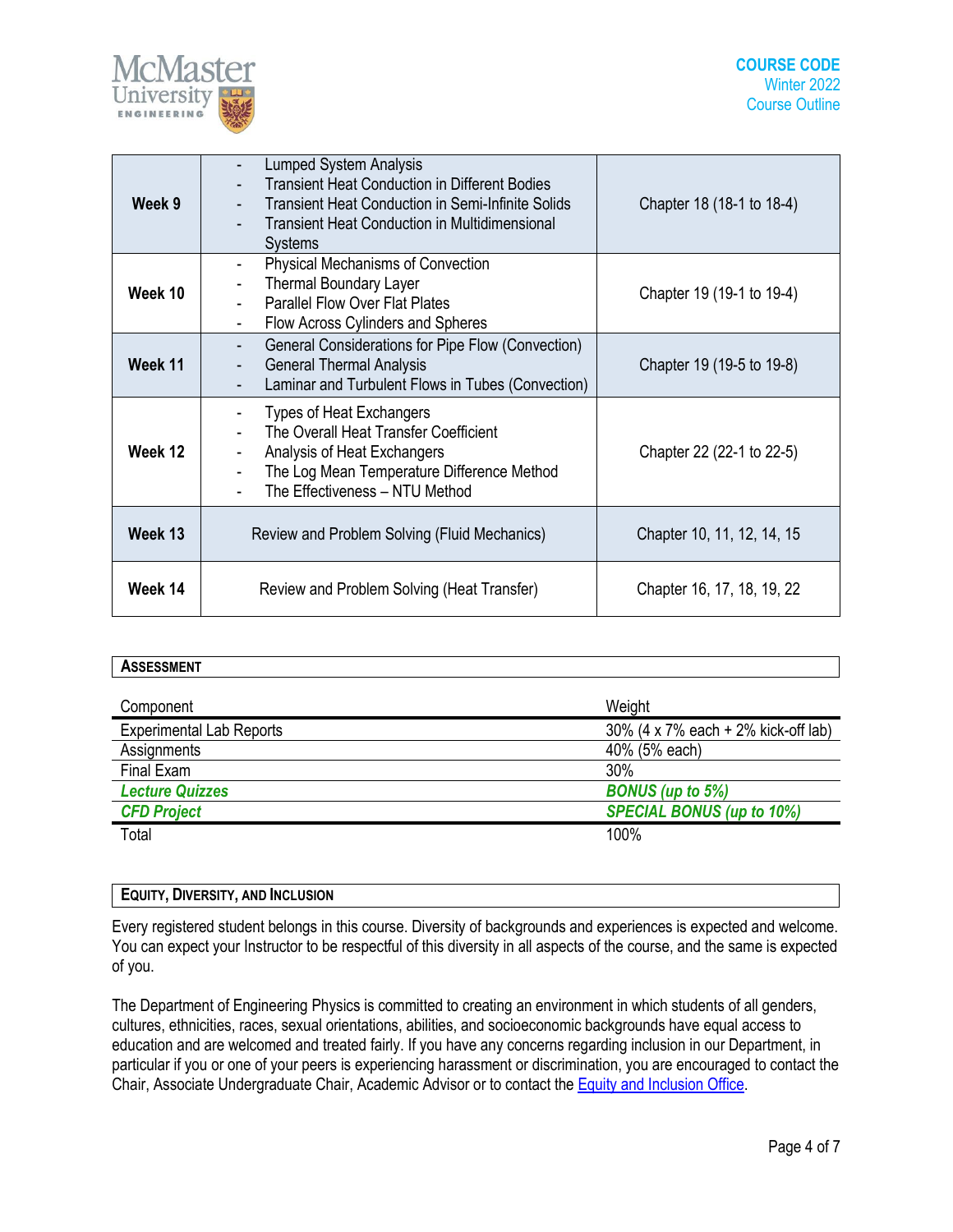

### **PHYSICAL AND MENTAL HEALTH**

For a list of McMaster University's resources, please refer to the **Student Wellness Centre**.

### **ACADEMIC INTEGRITY**

You are expected to exhibit honesty and use ethical behaviour in all aspects of the learning process. Academic credentials you earn are rooted in principles of honesty and academic integrity. **It is your responsibility to understand what constitutes academic dishonesty.**

Academic dishonesty is to knowingly act or fail to act in a way that results or could result in unearned academic credit or advantage. This behaviour can result in serious consequences, e.g. the grade of zero on an assignment, loss of credit with a notation on the transcript (notation reads: "Grade of F assigned for academic dishonesty"), and/or suspension or expulsion from the university. For information on the various types of academic dishonesty please refer to the *[Academic Integrity Policy](https://secretariat.mcmaster.ca/app/uploads/Academic-Integrity-Policy-1-1.pdf)*, located at https://secretariat.mcmaster.ca/university-policies-proceduresguidelines/

The following illustrates only three forms of academic dishonesty:

- 1. plagiarism, e.g. the submission of work that is not one's own or for which other credit has been obtained.
- 2. improper collaboration in group work.
- 3. copying or using unauthorized aids in tests and examinations.

### **AUTHENTICITY / PLAGIARISM DETECTION**

*Some courses may* use a web-based service (Turnitin.com) to reveal authenticity and ownership of student submitted work. For courses using such software, students will be expected to submit their work electronically either directly to Turnitin.com or via an online learning platform (e.g. A2L, etc.) using plagiarism detection (a service supported by Turnitin.com) so it can be checked for academic dishonesty.

Students who do not wish their work to be submitted through the plagiarism detection software must inform the Instructor before the assignment is due. No penalty will be assigned to a student who does not submit work to the plagiarism detection software. **All submitted work is subject to normal verification that standards of academic integrity have been upheld** (e.g., on-line search, other software, etc.). For more details about McMaster's use of Turnitin.com please go t[o www.mcmaster.ca/academicintegrity.](http://www.mcmaster.ca/academicintegrity)

### **COURSES WITH AN ON-LINE ELEMENT**

McMaster is committed to an inclusive and respectful community. These principles and expectations extend to online activities including electronic chat groups, video calls and other learning platforms.

*Some courses may* use on-line elements (e.g. e-mail, Avenue to Learn (A2L), LearnLink, web pages, capa, Moodle, ThinkingCap, etc.). Students should be aware that, when they access the electronic components of a course using these elements, private information such as first and last names, user names for the McMaster e-mail accounts, and program affiliation may become apparent to all other students in the same course. The available information is dependent on the technology used. Continuation in a course that uses on-line elements will be deemed consent to this disclosure. If you have any questions or concerns about such disclosure, please discuss this with the course instructor.

### **CONDUCT EXPECTATIONS**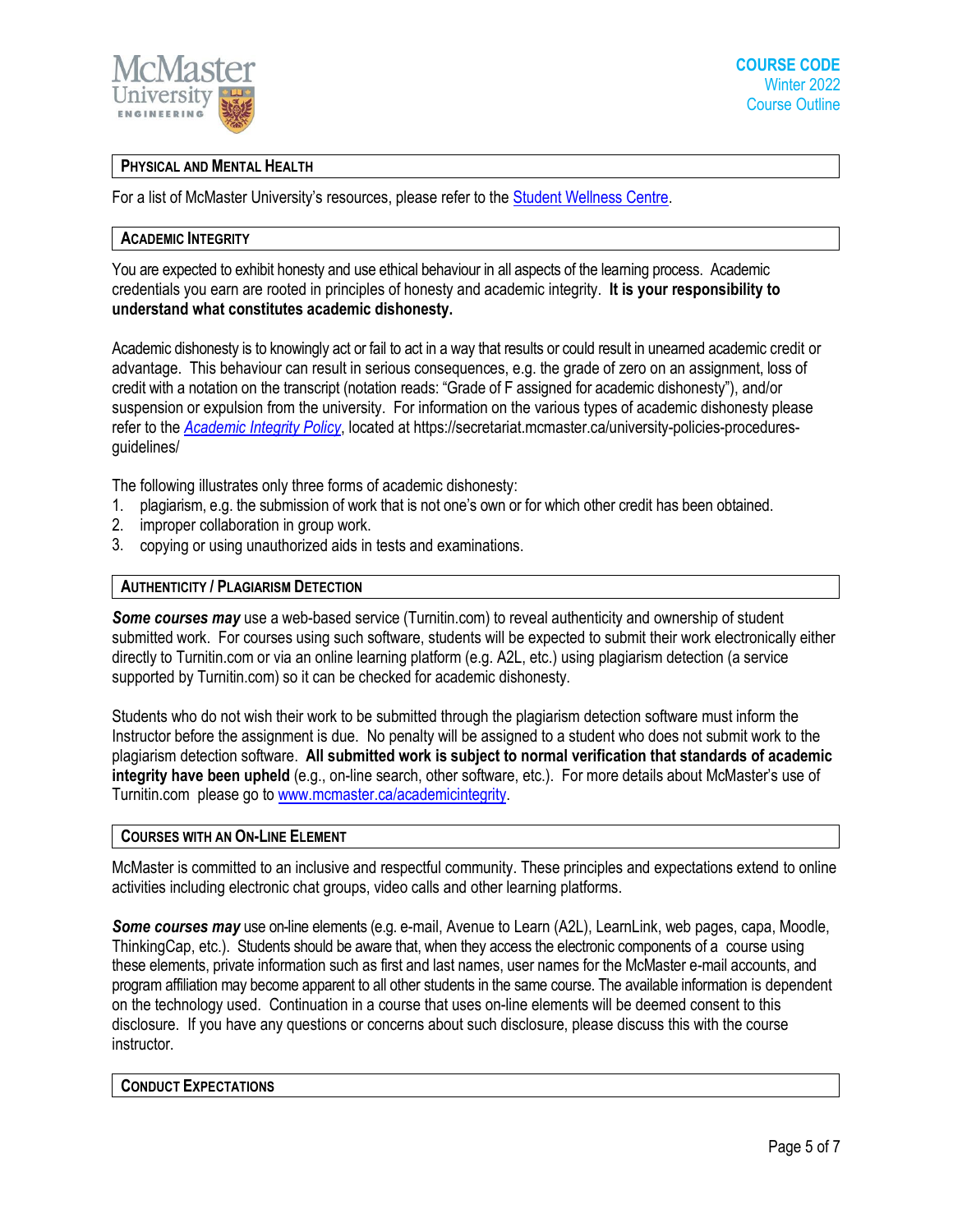

As a McMaster student, you have the right to experience, and the responsibility to demonstrate, respectful and dignified interactions within all of our living, learning and working communities. These expectations are described in the *Code of Student Rights & [Responsibilities](https://secretariat.mcmaster.ca/app/uploads/Code-of-Student-Rights-and-Responsibilities.pdf)* (the "Code"). All students share the responsibility of maintaining a positive environment for the academic and personal growth of all McMaster community members, **whether in person or online**.

It is essential that students be mindful of their interactions online, as the Code remains in effect in virtual learning environments. The Code applies to any interactions that adversely affect, disrupt, or interfere with reasonable participation in University activities. Student disruptions or behaviours that interfere with university functions on online platforms (e.g. use of Avenue 2 Learn, WebEx or Zoom for delivery), will be taken very seriously and will be investigated. Outcomes may include restriction or removal of the involved students' access to these platforms.

### **ACADEMIC ACCOMMODATION OF STUDENTS WITH DISABILITIES**

Students with disabilities who require academic accommodation must contact Student [Accessibility Services](https://sas.mcmaster.ca/) (SAS) at 905-525-9140 ext. 28652 or [sas@mcmaster.ca](mailto:sas@mcmaster.ca) to make arrangements with a Program Coordinator. For further information, consult McMaster University's *[Academic Accommodation](https://secretariat.mcmaster.ca/app/uploads/Academic-Accommodations-Policy.pdf) of Students with Disabilities* policy.

### **COURSE POLICY ON MISSED WORK, EXTENSIONS, AND LATE PENALTIES**

- 1. It is the students' responsibility to regularly check the course webpage (ex. Avenue to Learn) for updates and announcements.
- 2. Work (such as lab reports and assigments) submitted less than 24 hours after a deadline will receive a 50% late penalty. Work submitted more than 24 hours after the deadline will receive a mark of ZERO.
- 3. There are no makeups for the assignments and tests missed or extension of deadlines for assignments and lab reports; thus, failure to attend a test will result in receiving a grad of ZERO for the evaluation. Missed assignments marks will be pro-rated based on the other assignments and final exam only if legitimate reason supported by official documentation (MSAF) is provided within 3 business days of the date of the evaluation.
- 4. All questions related to marking, marking schemes, and assigned marks should be provided by email to the course instructor within 1 week of receiving the grade. Included in the email should be an image of work which was incorrectly marked, an image showing the correct solution, and a description of what the issue was in the marking. No grade change requests will be processed without this documentation.

### **SUBMISSION OF REQUEST FOR RELIEF FOR MISSED ACADEMIC WORK**

In the event of an absence for medical or other reasons, students should review and follow the Academic Regulation in the Undergraduate Calendar "Requests for Relief for Missed Academic Term Work".

- 1. **Relief for missed academic work worth less than 25% of the final grade resulting from medical or personal situations lasting up to three calendar days:**
	- Use th[e McMaster Student Absence Form](http://mcmaster.ca/msaf/) (MSAF) on-line self-reporting tool. No further documentation is required.
	- Students may submit requests for relief using the MSAF once per term.
	- An automated email will be sent to the course instructor, who will determine the appropriate relief. Students must immediately follow up with their instructors. Failure to do so may negate the opportunity for relief.
	- The MSAF cannot be used to meet a religious obligation or to celebrate an important religious holiday.
	- The MSAF cannot be used for academic work that has already been completed attempted.